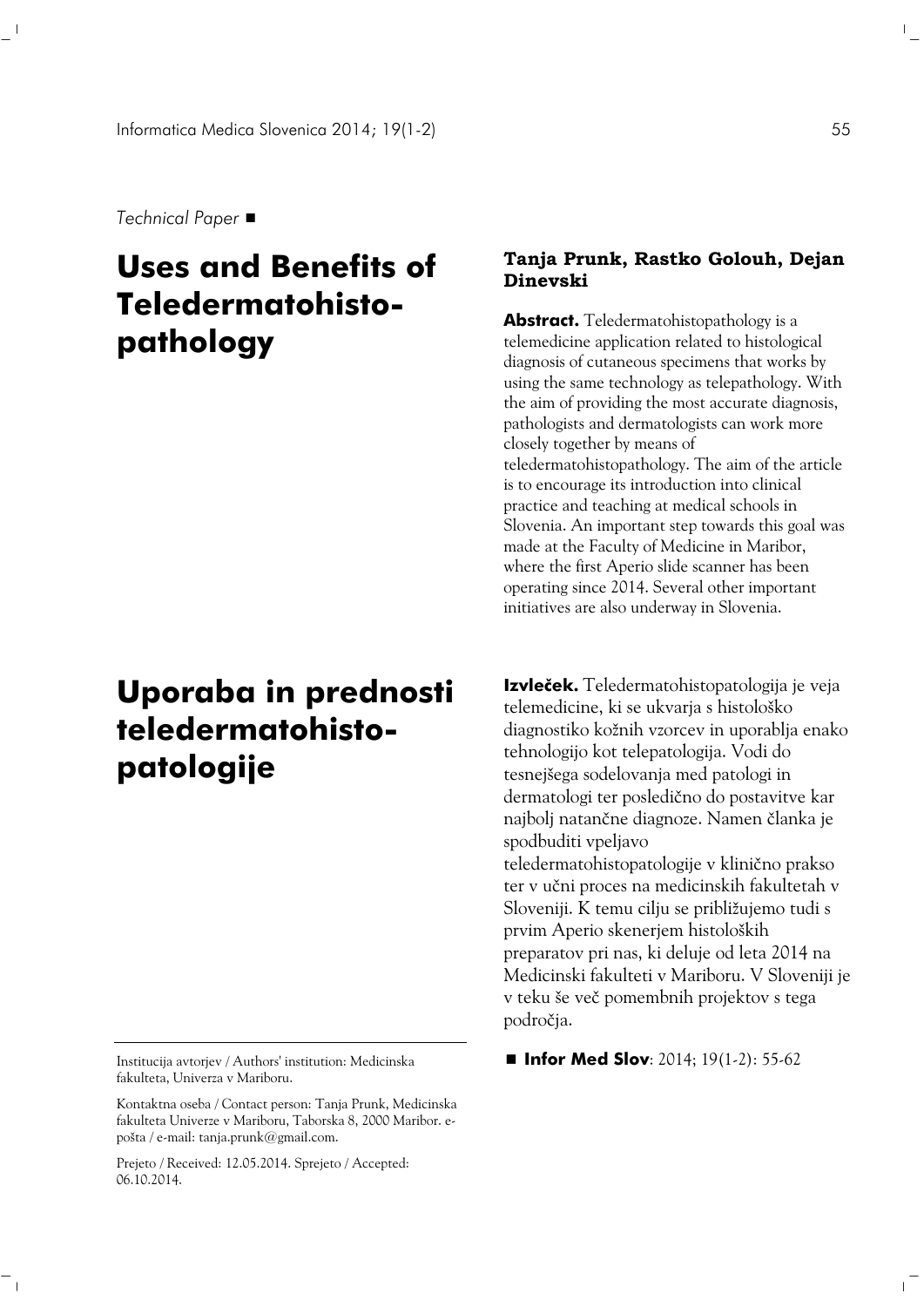$\mathbb{F}_m$ 

 $\mathbb{R}$ 

#### **Introduction**

Telemedicine is an emerging field within medicine, which makes use of various telecommunication technologies to exchange medical information over a distance for the purpose of consultation, diagnosis, treatment and teaching. Use of telemedicine can reduce the cost and time of any travel required (by patients, their carers and health care professionals), and leads to a faster delivery of medical services.<sup>1</sup> It has therefore got the potential to revolutionise the delivery of health care in the way that also offers an environmental benefit to mankind.

Teledermatology and telepathology are subcategories within telemedicine, and teledermatohistopathology is a sub-field of both of them. For a better presentation of uses and benefits of teledermatohistopathology it is fundamental to first describe the two of the main telemedicine areas that are affecting it.

### **Teledermatology**

Dermatology is one of the most visual specialties in medicine, making it ideally suited for modern communication and information technology. The application of clinical telemedicine that deals with the practice of dermatology is called teledermatology. Its goal is to provide the best quality of dermatologic care via the latest telemedicine techniques by moving patient information rather than the patient. The specialist care is generally available in larger medical centres in the developed world but quite inaccessible in less developed countries (Africa) as well as in sparsely populated regions (Alaska, Australia). Teledermatology practice brings a solution to overcome this global problem.

The basic option that teledermatology can offer to a dermatologist is to evaluate video or still images of skin disorders along with patient information. There are numerous articles evaluating diagnostic concordance of teledermatology, most of them

 $^{-}$   $_{\perp}$ 

comparing diagnostic capabilities of teledermatology to traditional face-to-face evaluations. Most experts agree that store-andforward and real-time video teleconferencing teledermatology is as clinically effective as a faceto-face consultation.<sup>2</sup> Available studies report a rate of 54-95 % (average of 75 %) agreement between store-and-forward procedures using conventional digital cameras and findings from direct physical examination.<sup>3</sup> In the last years new fields in teledermatology have emerged, such as teledermoscopy, which is a promising area for the clinical examination of ambiguous pigmented skin lesions and for melanoma screening. The feasibility of mobile teledermatology and mobile teledermoscopy has recently been proven. These new facilities have the potential to become an easily applicable tool for everyone and may open the door for a new flexible triage system for detection of skin cancer in general and melanoma in particular.4 Moreover, web consultations in dermatology are a rather new tool that has only become available in the last few years, and teledermatologic services through the Internet offer many possibilities, including continuing medical education, on-line atlases and databases, and specific web applications suited for teledermatology.<sup>5</sup> Another important sub-field is teledermatohistopathology, in which the histological specimen of the skin is evaluated on a monitor screen rather than under a microscope.

# **Telepathology**

Telepathology is the practice of diagnostic histopathology performed on digital pictures.<sup>6</sup> In 1986, an academic pathologist, Ronald S. Weinstein M.D., authored the first paper on telepathology, thereby coining the term "telepathology". Dr. Weinstein is widely regarded as a pioneer in the field of telepathology and is often cited as the "father of telepathology".<sup>7</sup> Three types of telepathology systems exist: static telepathology, dynamic telepathology (real-time robotic microscopy systems) and virtual slide telepathology ("virtual microscopy"). Dr.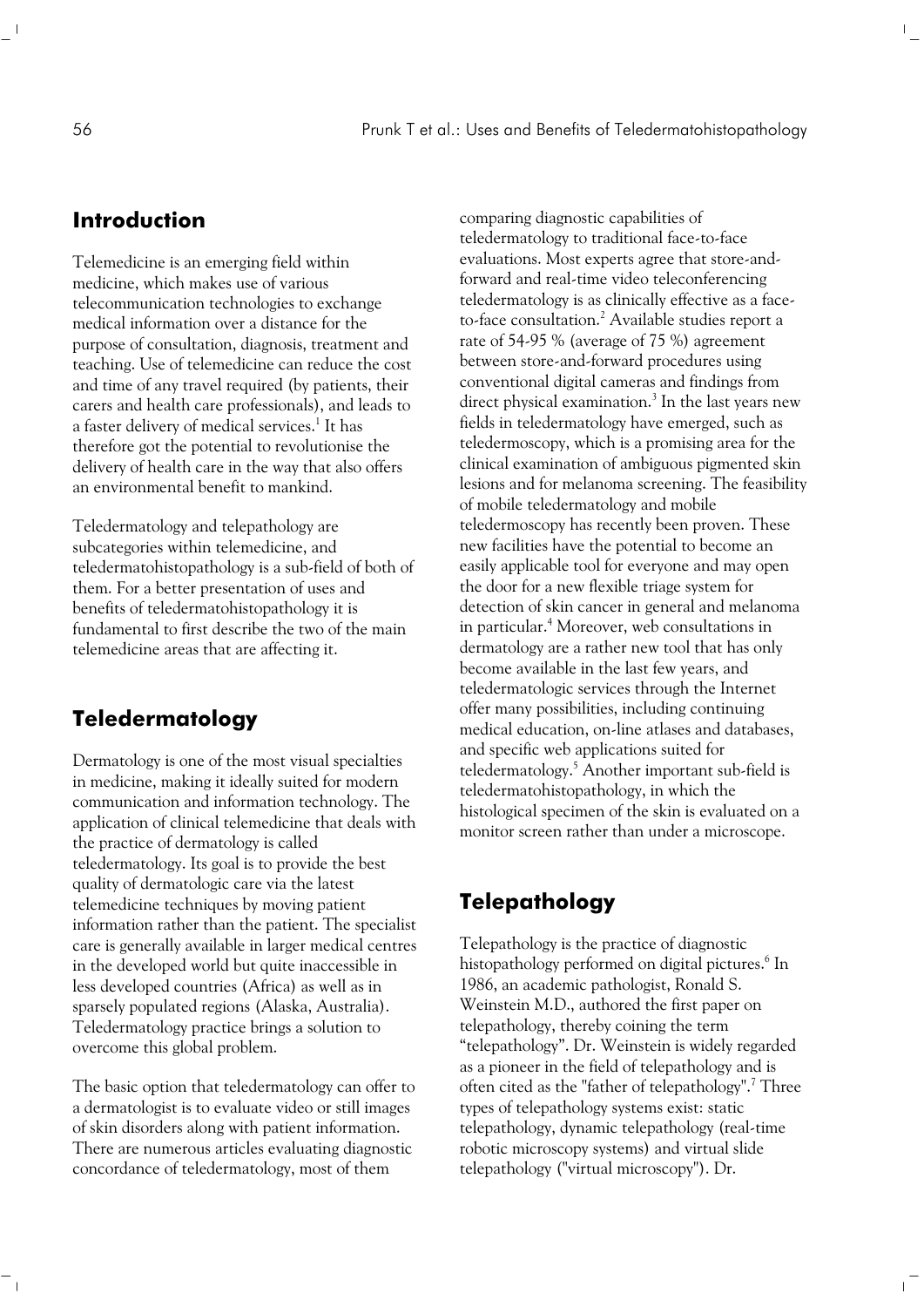Weinstein invented robotic telepathology systems and telepathology diagnostic networks and was more recently also one of the five co-inventors of the array microscope, which serves as the digital imaging engine for the first ultra-rapid virtual slide scanner that has been recognised as a breakthrough technology by the Wall Street Journal.<sup>7</sup> This technology has been commercialised by more than 30 companies in Asia, the United States and Europe.<sup>8</sup> Europe is involved in big changes in the world of tissue-based diagnostics. Virtual slide implementation in routine tissuebased diagnostics is on its way.<sup>9</sup>

For many years, microscopic details had been stored for archival or teaching purposes in the form of glass slides.10 Nowadays, virtual microscopy, a type of telepathology that takes place in real time, can be used as an e-learning method to teach histology and pathology.<sup>11</sup> There is an overall increasing tendency at medical schools around the world to digitise microscope histopathological slides for interactive use of teaching resources from anywhere at any time, independent of class schedules.<sup>12</sup> Emerging digital microscopy technology and newly developed scanning light microscopy systems enable histologists to transfer analogue image data of entire slides into digital ones, and to provide them to students in the class with identical contents and quality.13 Digital slides produced using whole slide imaging (WSI) can be visualized at any magnification and moved along horizontal and vertical axis, which perfectly imitates using a traditional microscope and a glass slide.<sup>12</sup> Digital files are available on a web server that can be viewed anytime with an Internet- or Intranetconnected desktop computer, portable or tablet computer, or even through smartphones.

Potential benefits of telepathology include providing a means of conveniently delivering pathology services in real-time to remote sites or underserviced areas<sup>14</sup> and has already been mentioned above as a new method for teaching. The main aims for introducting telepathology can be summarized as follows:

 $^{-}$   $_{\perp}$ 

- Increase of service quality offered to patients due to qualified second opinions;
- Sharing and discussion of interesting pathological cases for increasing professional competence;
- Creation of a permanent and available scientific repository.<sup>15</sup>

#### **Teledermatohistopathology**

Teledermatohistopathology, or shortly teledermatopathology, can be defined as a telemedicine application related to histological diagnosis of cutaneous specimens. Its development and implementation around the world is very heterogeneous due to the wide range of existing geographical, social and healthcare conditions.<sup>16</sup> Numerous studies have investigated feasibility and reliability of teledermatohistopathology. Results suggest that telepathology performed by physicians active in dermatopathology may serve as a reliable technique for the diagnosis of cutaneous diseases when experts in dermatopathology are not available locally. Furthermore, teledermatopathology is attractive because it provides an opportunity to obtain timely consultation on difficult cases.17

Teledermatohistopathology is not only a sub-field of teledermatology but also of telepathology and uses the same telecommunications technology as the latter. The types of telepathology systems are explained below.

# **Types of tele(dermatohisto)pathology systems**

Static image telepathology is the simplest form of telepathology communication. It functions by capturing selected digital images at one site and thereafter by transmitting them electronically to

 $\mathbb{F}_q$ 

 $\overline{1}$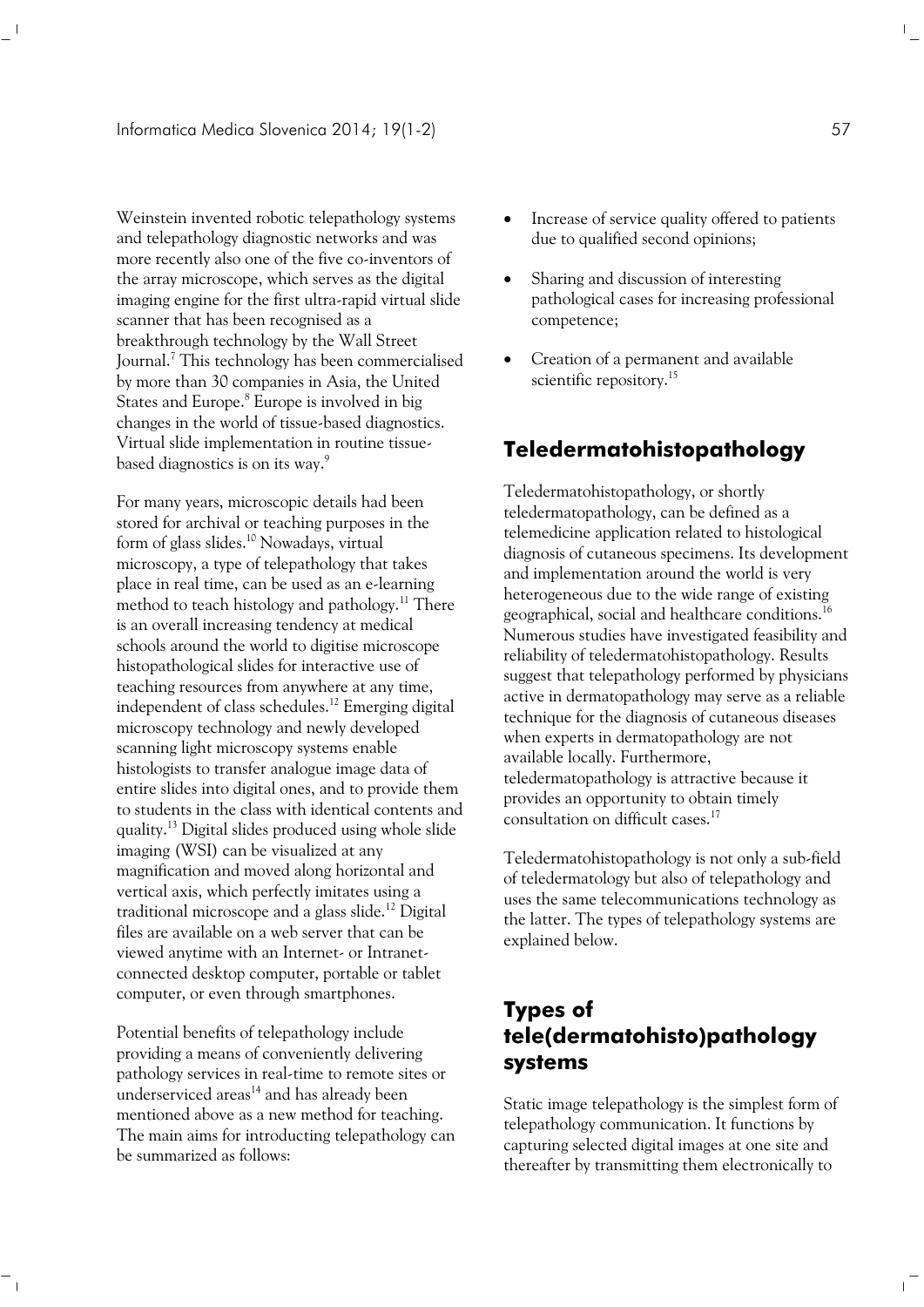$\mathbb{F}_q$ 

 $\mathbb{L}$ 

the remote site in the form of email attachments or a file transfer protocol (FTP) connection or using a specific web application. This method has some advantages, such as low cost,<sup>10</sup> but the image selection and quality is a major issue.

The second type is dynamic robotic telepathology, which is the transmission of real-time images from robotic microscope so that distant operators have complete control over the received images. The major drawback of this method is its high cost, but its advantages include controlling image viewing with no sampling errors.<sup>10</sup> Components of such a system include a workstation equipped with a high-resolution video camera attached to a remote-controlled light microscope; a pathologist workstation incorporating controls for manipulating the robotic microscope as and a high-resolution video monitor; and a telecommunications linkage.18

The third type is represented by virtual slide system (VSS), also called "virtual microscopy" or "remote patchwork". It is a form of static telepathology in which digital imaging technology is used to digitize, store, and view slides. A digital representation of an entire slide at the resolution of a high-magnification objective is designated a virtual slide. The application spectrum of dynamic telepathology is limited by its "live" nature and single user control, whereas virtual slides archived on a network server can be individually controlled and simultaneously viewed by a large number of users.10 The implementation of virtual slide systems for teledermatohistopathology has allowed avoiding the limitations imposed by conventional microphotography and represents the future in this telemedicine discipline.<sup>5,19</sup>

Several "virtual microscopy" implementations are in use worldwide. The basic system includes a digital camera or scanning system, camera-tomicroscope adaptor, microscope, and a computer with an adequate graphics card and monitor. The image in a light microscope is usually acquirable by cameras with CCD (charged coupled device) sensors, producing an analogical signal. The CCD is composed of a large matrix of photosensitive

 $^{-}$   $_{\perp}$ 

elements (often referred to as "pixels" – picture elements) that simultaneously capture an image over the entire detector surface.<sup>20</sup> The lightintensity information for each pixel is stored as electronic charge and is converted to an analogue voltage by a readout amplifier. This analogue voltage is subsequently converted to a numerical value by a digitiser situated on the CCD chip (or very close to it).<sup>20</sup> The resolution of a camera refers to the pixels that CCD is capable to acquire. For the purposes of teledermatohistopathology, a resolution of 768×576 pixels should be sufficient, but 1024×768 pixels of resolution are recommended with 24 bit of colour.<sup>16</sup> Creating a patchwork may take from several minutes to some hours depending on the area that has to be scanned.<sup>21</sup> The storage of the images is on standard hard drives from 100 gigabytes onwards.

### **Difficulties in introducing teledermatohistopathology and possible solutions**

New facilities in teledermatology have the potential to become an easily applicable tool for everyone and teledermatohistopathology is showing similar potential. The use of teledematohistopathology can increase the healthcare standard and the accessibility to the health care system in developing countries and sparsely populated regions. However, some limitations related to economic, medico-legal and technical issues remain, particularly when dealing with inflammatory skin diseases, as the performance seems to be influenced by the availability of complete clinical data.<sup>16,19</sup> The high cost of the robotic remote telepathology units and VSS is one of the most important reasons why the acceptance of teledermatohistopathology into our daily practice has been delayed.<sup>2,22</sup>

A recent study conducted by Speiser and colleagues from Loyola University Medical Center in Maywood, Illinois, established a novel and costefficient solution for those institutions that may not have the budget to purchase either a dynamic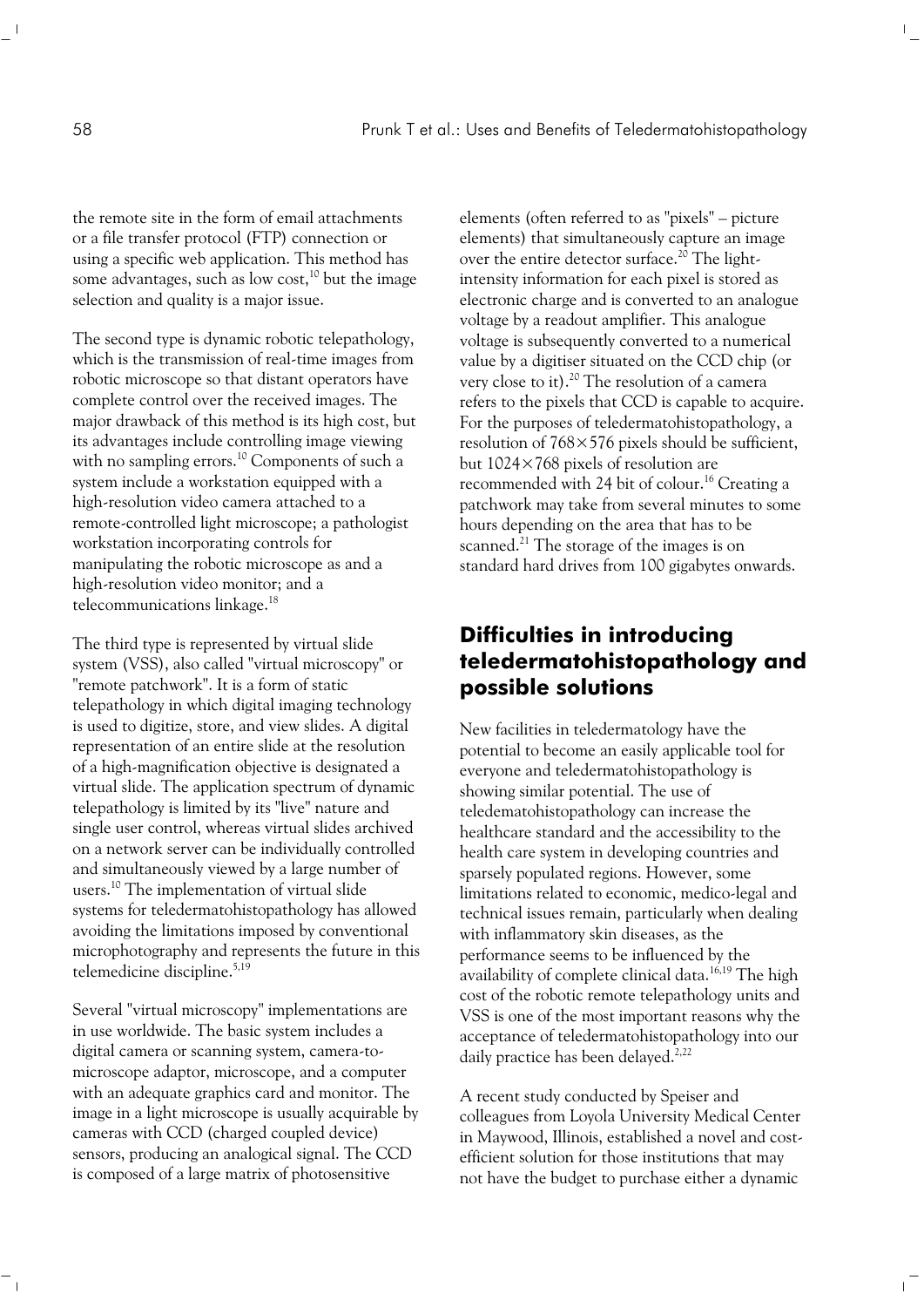robotic system or a VSS. They found out that telepathology performed via a tablet PC may serve as a reliable and rapid technique for the diagnosis of routine cases with some diagnostic caveats in mind.8 They used a high-resolution video camera (Nikon DS-L2, version 4.4) mounted on a microscope to transmit digital video of a slide to an Apple iPAD2 (Apple Inc., Cupertino, CA) at the pathologist's remote location via live streaming at an interval time of 500 ms and a resolution of 1280/960 pixels. About 92.5% of cases were diagnosed on immediate viewing (for <5 seconds), with an average time to diagnosis of 40.2 seconds. Of the cases diagnosed immediately, 98.8% of the tele-diagnoses were concordant with the original diagnoses made by conventional light microscopy.<sup>23</sup>

Another solution is represented by smart phones (iPhone, iPod TM Touch, Android, and others), which are widely available and have built-in highresolution (5 megapixel) cameras capable of still image capture and live video images. They have the ability to connect to network systems via a wireless method (Wi-Fi or cellular network). Adaptors are available (http:// www.skylightscope.com/) that allow the smart phone to be connected to the microscope eyepiece. This permits the smart phone built-in camera to view the image in the ocular eyepiece. Static images can be captured and sent via wireless connection to an e-mail address. Live image feeds can be sent wirelessly utilizing the on-site smart phone apps/software (FaceTime<sup>TM</sup> for Apple, Skype<sup>TM</sup> for Android/Windows) to the remote viewer. The Apple environment allows for the live image to be delivered to any Apple iOS device (iPhone, iPad, iPad-mini, iPod Touch) and Macbased system with FaceTime software. Advantages of the smart phone system include portability, no need for a fixed dedicated microscope camera, no need for a hardwired Ethernet connection, and affordability. A simple system could be assembled for as little as a few thousand dollars. Challenges include providing a stable wireless system that can deliver the necessary data to the remote viewer with a high enough quality to provide meaningful interpretation.<sup>24</sup>

 $^{-}$   $_{\perp}$ 

Improvements in the diagnostic facility will follow from further development of the VSS, the slide processor, and training in the use of a "virtual microscope". Undoubtedly, as technology becomes even more sophisticated in the future, VSS will overcome the present drawbacks and find its place in all facets of teledermatohistopathology.19 Currently the economical investment for VSS or real-time teledermatohistopathology equipment may be beyond the reach of most dermatohistopathology practices, but in very near future high-resolution devices will become accessible for most of us.<sup>25</sup>

### **The beginnings of telepathology in Slovenia**

The first Aperio ScanScope CS slide scanner in Slovenia has been operating since 2014 at the Medical Faculty University of Maribor and can be used for healthcare, research and education. The device is a bright-field scanner that digitises whole histology or pathology microscope slides at 20× and  $40\times$  magnification and provides very high resolution images ( $\sim$  0.5 microns/pixel for 20 $\times$ and  $\sim$  0.25 microns/pixel for 40 $\times$  scans). These images can be easily viewed with Aperio's free image viewer (ImageScope), which also allows the user to take snapshots and perform quantitative analysis. Several analysis algorithms are available:

- Positive Pixel Count allows for the measurement of area and intensities of up to two stains (e.g., measuring the positive DAB staining);
- Membrane detects membrane staining for individual cells and quantifies their intensity and completeness;
- IHC Nuclear this algorithm can be used to detect nuclei and quantify their staining intensity;

 $\mathbb{F}_\perp$ 

 $\mathbb{L}$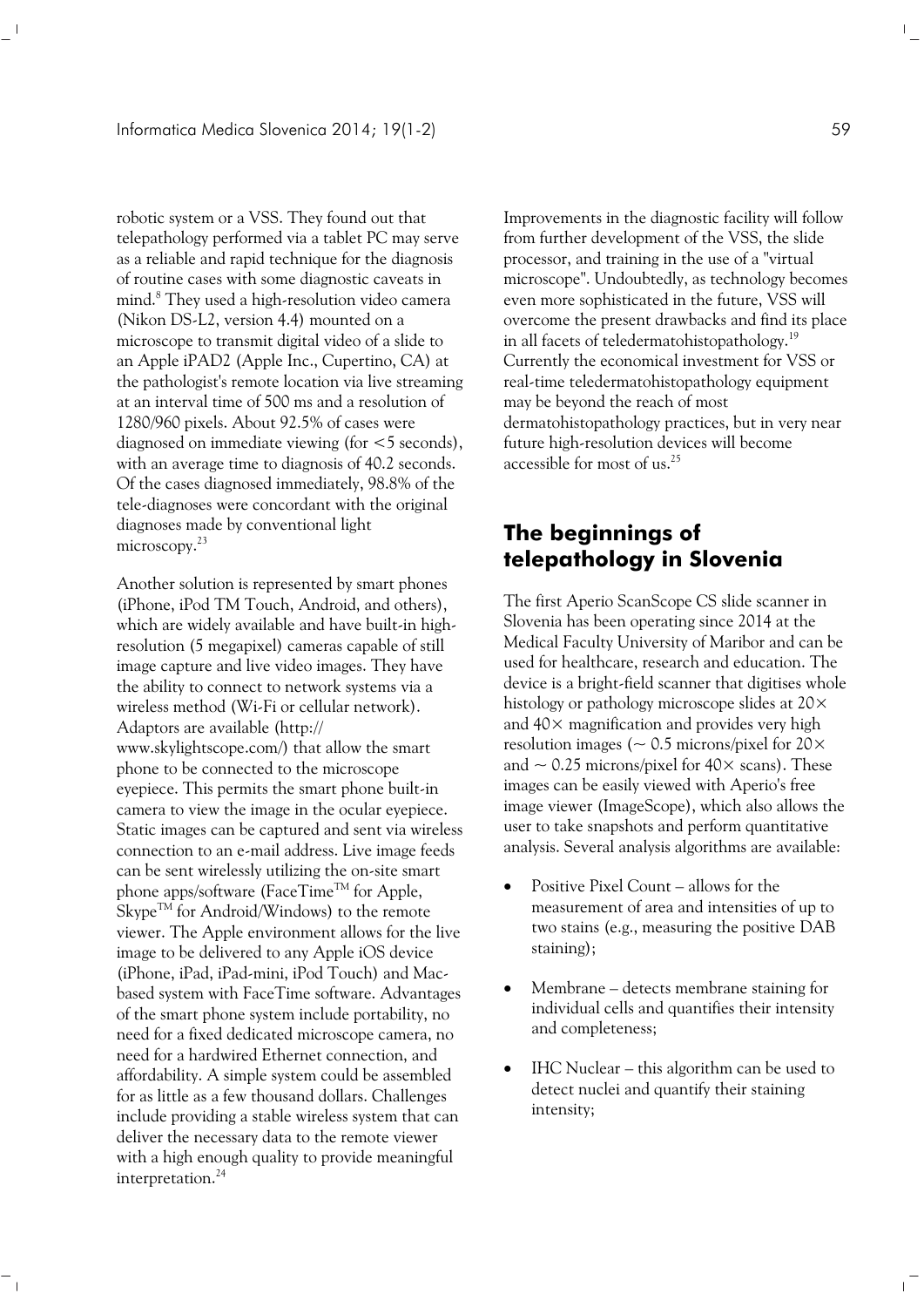- Deconvolution this algorithm is useful for separating and quantifying area and intensity of multiple stains;
- Microvessel Analysis this is used for angiogenesis measurements;
- Rare Event Detection.

Several major initiatives are currently in progress for introducing online competence and diagnostic decision-making using this version of virtual microscopy.

Traditionally education in pathology has been performed by using textbooks, glass slides and conventional microscopy. Virtual microscopy has created enormous opportunities in pathological training in undergraduate education. Students no longer need to be in the same room as the slides. Furthermore, centralised pathological resources could be delivered to many students simultaneously.

We are testing the same principle in the setting of postgraduate pathology teaching and training. At the Institute of Oncology in Ljubljana, Slovenia, regular slide seminars on difficult cases in tumor pathology have been organized for many years. The currently applied approach with transfer of slides and patient data to participating pathologists in Slovenia, Croatia, Bosnia and Herzegovina, and Italy is costly and time-consuming. WSI will improve this process and substantially reduce the overall turnaround time for slide review.

Virtual microscopy has been recently introduced for central pathology review and diagnostic reproducibility in the National Bowel Cancer Screening Programme in Slovenia (SVIT). In this multi-centric study, the reproducibility of the methods for the assessment of pathological characteristics of several precancerous lesions has not yet been determined. This impedes its use and reporting in routine surgical pathology. We expect that with the use of WSI between the participating pathologist and the central pathology review panel

 $\sim$  1

the diagnostic consensus for these lesions will result in improved inter-observer agreement.

 $\mathbb{F}_q$ 

 $\mathbb{R}$ 

The Golnik Hospital started using telepathology 15 years ago by providing consultations for pathologists in developing countries through the *ipath* consultation center for telepathology, which is based at the University of Basel.<sup>26</sup> In 2008, an internal telepathology system was introduced, intended for quicker assessment of the adequacy of cytological samples. They are using a Coolscope II (Nikon, Japan) digital microscope, which offers the possibility of a simple "real-time" virtual microscopy. This way, the Golnik Hospitalhas achieved a decreased in proportion of nonrepresentative samples from 41 to 2 per cent.<sup>26</sup>

Recently, an international telepathology project between Institute of Pathology at the University of Udine, Italy, and the Institute of Pathology at the Izola Hospital, Slovenia, tested a basic digital microscope to verify its performance for occasional remote consultation**.** The system used was composed of a pair of digital microscopes (Leica DMD108, Leitz Microsystems, Wetzlar,Germany) associated to a high-resolution videoconferencing systems (Tandberg 990, Lysaker, Norway). The systems were connected through the Internet. Sixty histology and cytology cases have been collaboratively diagnosed between the two pathology institutes to verify the diagnostic performance of the system in terms of image quality and time needed for diagnosis. No discrepancies between local and remote diagnoses have been identified, with diagnosis time being reasonably close to typical microscope observation times.<sup>27</sup>

For dermatohistopathology we are so far aware of occasional use of virtual slides technology for difficult cases consultation between Italy and Medical Faculty University of Ljubljana.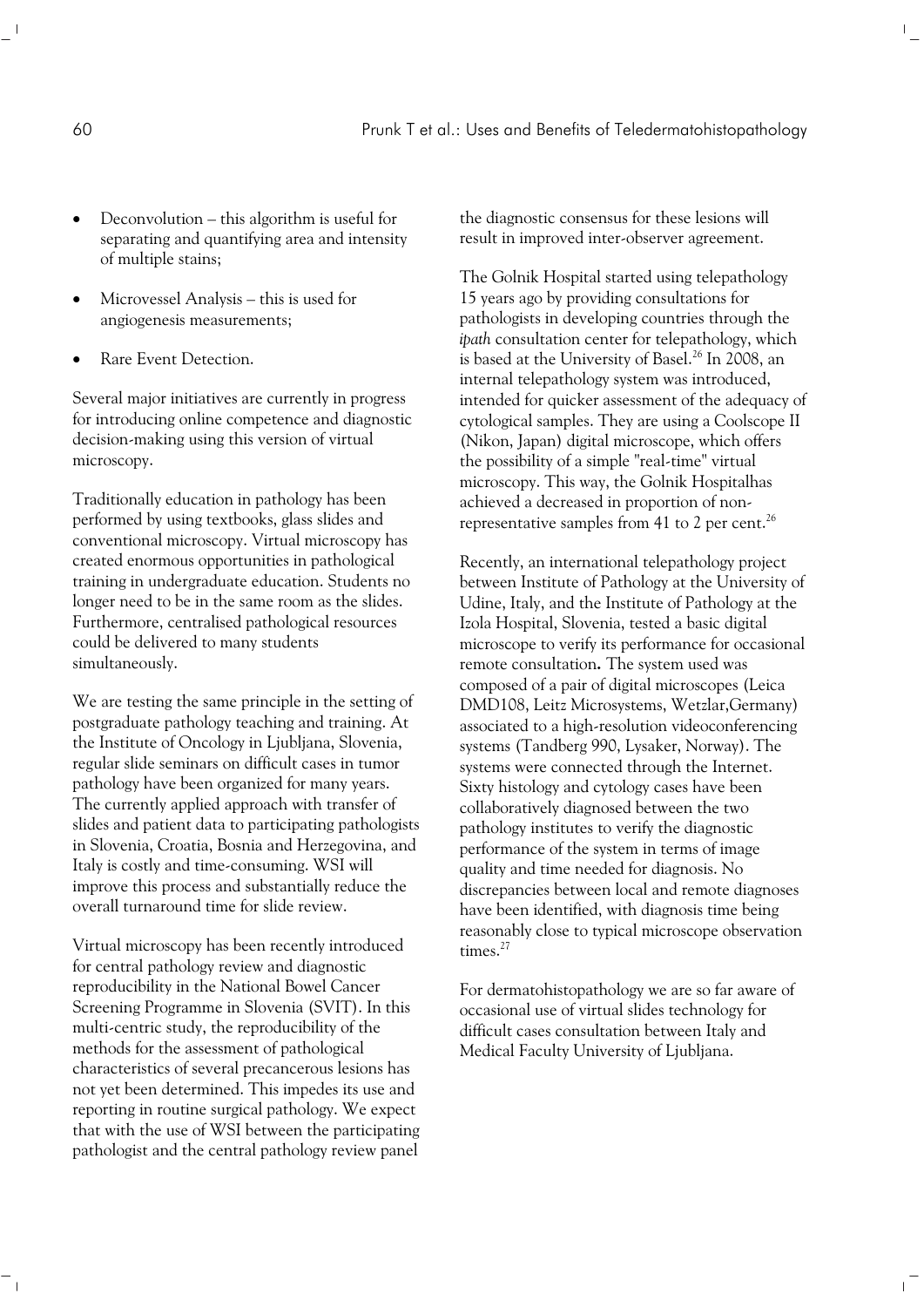### **Conclusion**

Skin diseases vary widely from conditions that can interfere with social activity because of cosmetic disorders, such as acne and alopecia, to diseases that affect patient prognosis and quality of life, such as malignant melanoma or basal cell carcinoma, as well as various chronic inflammatory diseases.<sup>28</sup> When the determination of the exact diagnosis and the correct procedure for treatment of these diseases cannot be diagnosed on clinical grounds alone, microscopic findings are crucial to make the final decision. But the problem in Slovenia is that very few dermatologists engage in histopathological diagnosis, and very few pathologists subspecialize in dermatohistopathology. Hence, with the aim to provide a more accurate diagnosis for our patients, pathologist and dermatologist should work more closely together with the use of telemedicine. Furthermore, given the disproportionate availability of physicians and medical facilities at the two University Medical Centres as compared to local hospitals, access to dermatological and pathological care is often woefully inadequate for achieving proper and timely diagnoses. Hence, teledermatohistopathology could offer important advantages for both the pathologist and the dermatologist, and even more so for their patients. In the future every physician will likely be directly or indirectly confronted with telemedicine, $3$  so teledermatohistopathology is also going to play an essential role in the future of medical education and assessment.

#### **References**

 $\sim$  1

- 1. Wootton R, Bahaadinbeigy K, Hailey D. Estimating travel reduction associated with the use of telemedicine by patients and healthcare professionals: proposal for quantitative synthesis in a systematic review. *BMC Health Serv Res* 2011; 11: 185.
- 2. Pak HS. Teledermatology and teledermatopathology. *Semin Cutan Med Surg* 2002; 21(3): 179-189.
- 3. Wurm EM, Hofmann-Wellenhof R, Wurm R, Soyer HP. Telemedicine and teledermatology: past,

present and future. *J Dtsch Dermatol Ges* 2008; 6(2): 106-112.

- 4. Massone C, Wurm EM, Soyer HP. Teledermatology. *G Ital Dermatol Venereol* 2008; 143(3): 213-218.
- 5. Massone C, Wurm EM, Hofmann-Wellenhof R, Soyer HP. Teledermatology: an update. *Semin Cutan Med Surg* 2008; 27(1): 101-105. doi: 10.1016/j.sder.2007.12.002.
- 6. Leinweber B, Massone C, Kodama K, *et al*. Teledermatopathology: a controlled study about diagnostic validity and technical requirements for digital transmission. *Am J Dermatopathol* 2006; 28(5): 413-416.
- 7. The University of Arizona Cancer Center: *Ronald S. Weinstein, MD*. Tucson 2013: The University of Arizona Cancer Center. http://azcc.arizona.edu/profile/ronald-s-weinstein
- 8. Weinstein RS, Graham AR, Richter LC, *et al*. Overview of telepathology, virtual microscopy, and whole slide imaging: prospects for the future. *Hum Pathol* 2009; 40(8): 1057-1069.
- 9. Kayser K, Borkenfeld S, Kayser G. Recent development and perspectives of virtual slides (VS) and telepathology in Europe. *Diagn Pathol* 2013; 8 (Suppl 1): S2.
- 10. Gabril MY, Yousef GM. Informatics for practicing anatomical pathologists: marking a new era in pathology practice. *Mod Pathol* 2010; 23(3): 349- 358.
- 11. Mooney E, Hood AF, Lampros J, Kempf W, Jemec GB. Comparative diagnostic accuracy in virtual dermatopathology. *Skin Res Technol* 2011; 17(2): 251-255.
- 12. Szymas J, Lundin M, Lundin J. Teachers' impact on dental students' exam scores in teaching pathology of the oral cavity using WSI. *Diagn Pathol* 2013; 8 (Suppl 1): S25.
- 13. Pospíšilová E, Černochová D, Lichnovská R, Erdösová B, Krajčí D. Application and evaluation of teaching practical histology with the use of virtual microscopy. *Diagn Pathol* 2013; 8 (Suppl 1): S7.
- 14. Weinstein RS, Bloom KJ, Rozek LS. Telepathology. Long-distance diagnosis. *Am J Clin Pathol* 1989; 91(4 Suppl 1): S39-S42.
- 15. Mencarelli R, Marcolongo A, Gasparetto A. Organizational model for a telepathology system. *Diagn Pathol* 2008; 3 (Suppl 1): S7.
- 16. DeAgustín D, Sanmartín J, Varela-Centelles P, Vidal S, Seoane J. Technological bases for

 $\|$ 

 $\overline{1}$